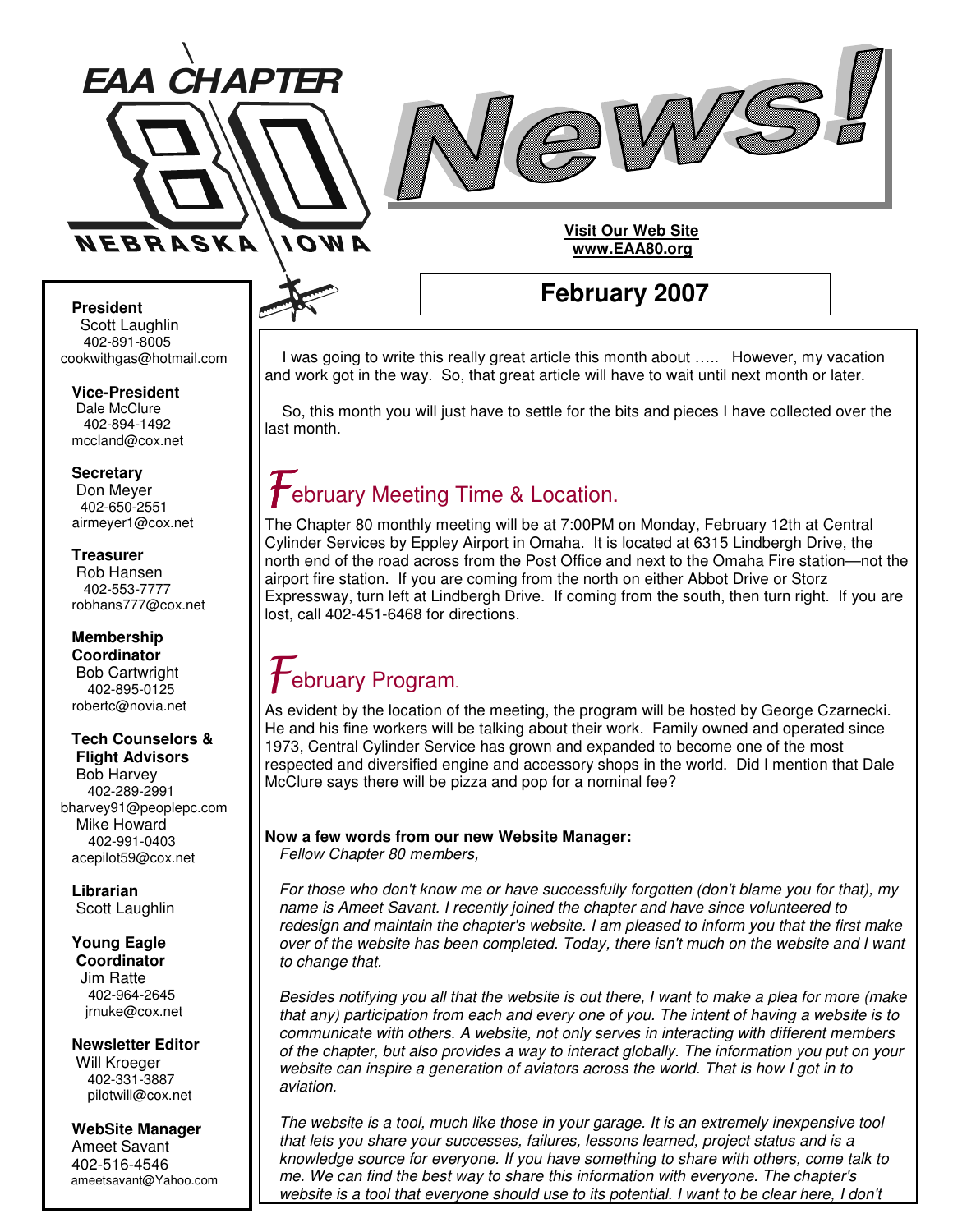*decide what goes on the website, you decide that. I only help put it on there.*

*Right now, I am looking for someone to give me information about the chapter's history, project updates and aviation articles.*

*I am really excited about having this opportunity and I trust that you all will share my enthusiasm in this project. Please visit http://www.eaa80.org to check out your website. Please contact me at webmaster@eaa80.org or 402-516-4546.*

*Sincerely, Ameet Savant*

**Talking about our Web page (www.EAA80.org)** - Ameet has done a great job of reorganizing the web site and adding new features. We now have sections dedicated to member projects, meetings, events, past newsletters, photo galleries and a list of the Chapter tools and library contents. I would like to echo Ameet's comments about how it is "Chapter 80s" website. It is only as good as the input received from the members. Soooo, pass along any info and photos you may have of any old, current or future projects you may or might be working on. How about passing along the email address of a website you have used to work on a project or gain more knowledge about aviation. Once again, thanks Ameet.

|         | <b>EVENTS:</b> (B) - Breakfast / (L) - Lunch |            |
|---------|----------------------------------------------|------------|
| 1st Sat | Chapter 1055 (B)                             | York, NE   |
| 3rd Sat | Chapter 569 (0730-1030)                      | Crete, NE  |
| Feb 17  | Fly-in (B) Pancake feed                      | Benton, KS |
|         | Lloyd Stearman Field Airport                 |            |

## **Stories to keep an eye on:**

**FY2008 Budget Contains Aviation User-Fee Proposal:** The Feb 5th AVweb internet News Flash contained an article about the FY2008 FAA budget that extracted the following quote from the budget proposal: "The [Bush] Administration will transmit a reauthorization proposal in 2007 that transforms the FAA's excise tax financing system to a cost-based system that recovers most of costs of air traffic services through user fees." This is something we all should be watching very closely.

**FAA May Take Away Panel-Mount Option for Portable GPS**: A Feb 2nd AOPA epilot article states: "Think your portable GPS would work great mounted to your old Cessna 172's instrument panel? If the FAA has its way, you won't be able to mount it. The parts—panel dock and connective wiring—needed to mount your portable GPS would either no longer be available or be too expensive to buy. The FAA's proposal would make it illegal for manufacturers to produce a replacement or modification part if they know (or should know) the part would end up installed in a certified aircraft—that is unless they obtain production approval from the agency. But that costs tens of thousands of dollars, something many companies can't afford."

## **Facilities Won't Work On Airplanes 18 Years Or Older?**

Aircraft owners in Kansas and parts of the Southwest are worried about a policy adopted by one and possibly two aircraft maintenance providers to refuse to work on aircraft that are 18 years or older. A customer of Kansas City Aviation Center in Olathe, Kan., who asked not to be identified, told AVweb that officials of KCAC, a Piper dealer, told him they would no longer lift a wrench on anything beyond that age, including Piper products. He said he was told by company officials that it's an insurance issue. The time span coincides with the liability limit that forms the crux of the General Aviation Revitalization Act of 1994, the legislation credited with revitalizing GA manufacturing. In a nutshell, the law immunizes aircraft manufacturers and the makers of parts and subcomponents from product liability lawsuits after the aircraft reaches the age of 18, or 18 years after the installation of the part. It seems the law may have shifted the liability from the manufacturer to others, among those are mechanics and the shops where they work.

## **FAA: Plastic Pilot Certificates Mandatory in 2009**

Your paper pilot certificate will be suitable for framing -- and not much else -- likely sometime in 2009 as the FAA puts every pilot on plastic. The new, more forgery-resistant certificates were introduced at EAA AirVenture in 2005 as a security enhancement. The FAA published a notice of proposed rulemaking (NPRM) that will make them mandatory two years after the final rule is adopted. A comment period lasts until March 6 so the final rule could be adopted as early as this coming spring. Those holding mechanic or flight engineer certificates will have five years to convert, but student pilots won't be affected.

## **EAA SEEKS VOLUNTEERS FOR SUN 'N FUN**

EAA is in need of several volunteers to assist with a variety of duties at the annual Sun 'n Fun Fly-In at Lakeland Linder Regional Airport, Florida. Tasks include setting up multiple tents and displays; hanging signage; material distribution; front-gate ticket sales; membership sales; takedown/clean-up at the end of the flyin; and more! EAA welcomes any time commitment you can offer beginning April 11 through April 24. (The event is April 17-23 ). Those interested in volunteering, please contact EAA Marketing Coordinator Tammy Nowland at tnowland@eaa.org, or call 920- 426-6821 (toll-free at 800-236-4800, ext. 6821).

## **FAA Chimes In On Ethanol In Fuel**

The FAA has issued a special airworthiness information bulletin (SAIB) ( http://www.faa.gov/aircraft/safety/alerts/saib/media/CE-07- 06.pdf) explaining the hazards posed to aircraft operation with automotive fuels that contain alcohol. EAA and other aviation groups have been warning about the increased use of ethanol in fuels. The alcohol is a substitute for chemical oxygenates MTBE and ETBE that have been linked to environmental concerns. But while ethanol may be safer for the environment, it's toxic to airplane engines and the FAA says that if you can't find alcoholfree mogas for your STC'd aircraft engine, you'll have to switch back to 100LL. Alcohol increases the risk of vapor lock and can also introduce water into the fuel system as it cools at higher altitudes. It's also corrosive to rubber seals used in aircraft fuel systems and reduces the amount of power available from the fuel. Although oil companies are required to prominently label their fuels that contain alcohol, if there's any doubt about its presence, the SAIB includes a simple test that anyone can perform to determine if there is alcohol in fuel.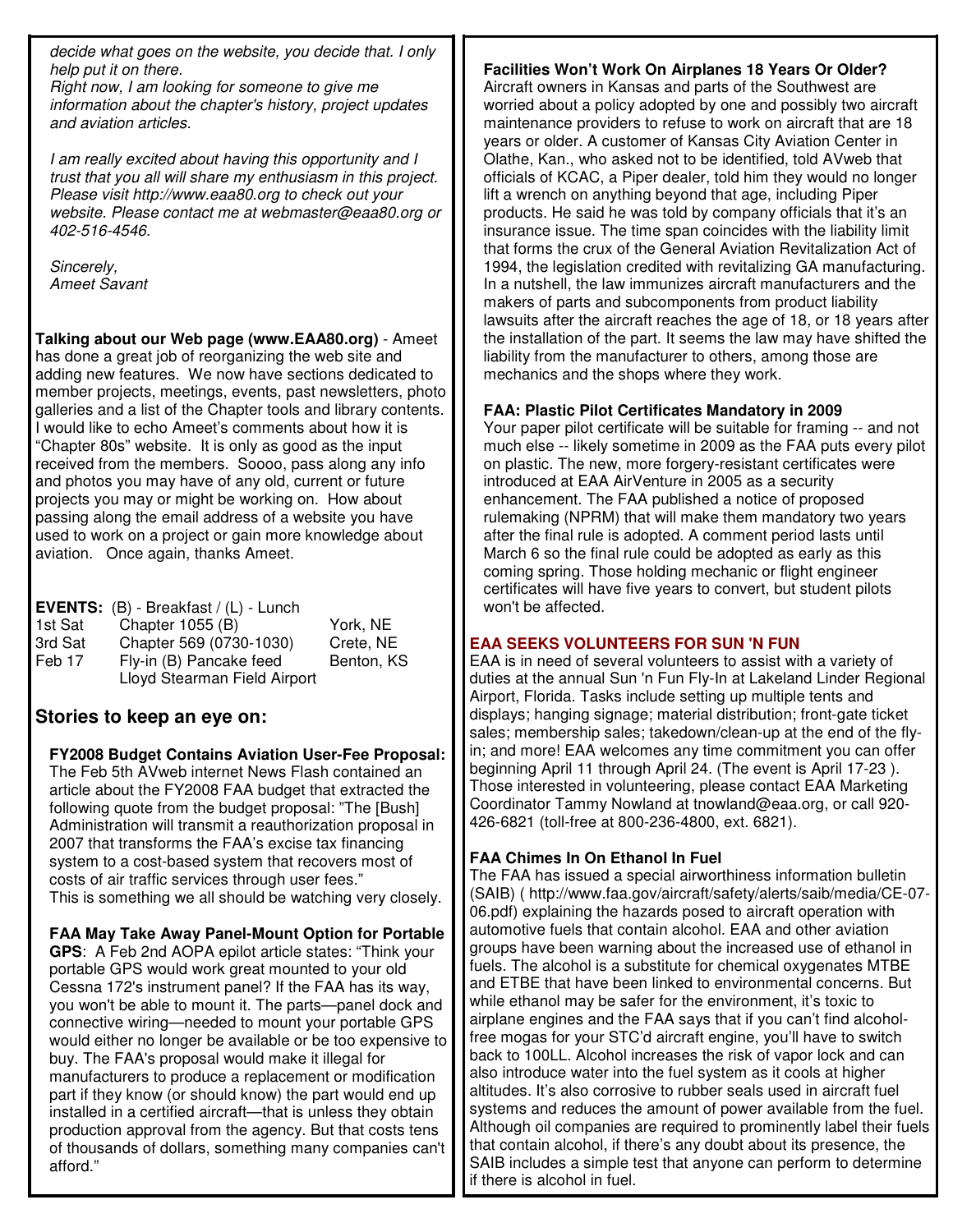## *EAA Chapter 80* January 8, 2007 *Official Meeting Minutes*

The meeting was called to order by President Scott Laughlin at 7:00 in the dining facility of the Tiburon Golf Course Club House. In attendance were many members and guests.

#### **Treasurers Report**:

• Treasurer Rob Hansen reported expenses of \$1162.12, income of \$2012.00 and a balance of \$4209.03 in the checking account. Total cash assets were reported to be \$13,075.50. A motion was made and passed to accept the treasurer's report.

#### **Meeting Minutes**:

- A motion was made and passed to accept the previous month's minutes.
- **Young Eagles**:
	- No Report

## **Builder's Reports**:

No Reports

## **Tech Counselor / Flight Advisor:**

• No Reports

## **Fly-out/Event Schedule:**

• Saturday, January  $27<sup>th</sup>$  is the date for the Greenfield, Iowa fly-in.

#### **Librarian Report:**

• No Report

## **Old Business:**

• None discussed due to our annual holiday party.

## **New Business:**

• None discussed due to our annual holiday party.

#### . **Program:**

- o Our January meeting was our annual holiday dinner for members and guest. We were entertained by brothers Luke and Martin who provided us with enjoyable violin music.
- o The program was given by Joe Kuberka, who educated and entertained the members with his knowledge and expertise about mountain flying.

Following the program the center pieces were raffled off.

Thank you to all who helped plan and make this a very enjoyable evening!

The meeting was adjourned at 8:30 PM.

Don Meyer

## **2007 Chapter 80 membership renewal** - If you have not paid, please see Bob Cartwright at the meeting.

**FOR SALE**: Fly a tail dragger!! We are looking for 2 additional partners for our '41 Piper J-5 Cub. Fresh annual in November. Hangar at Blair Municipal. Partnership would be \$4,000 each for 2 new partners. Contact Bob Moser - Home 216-4847 / Cell 333-4847 email bobmoser@cox.net

**FOR SALE**: 1974 C 172M N12976, TT2190.9hr Good Compression, Audio switching panel, Avionics Master, Dual RT328D, Dual Nav Com 760 channel, Davtron digital radial ind, Narco AT150 Transponder, ToMorrow 604 Loran, ILS and MK Beacon, ADF, New Speaker, EGT, Hour Meter No Damage History, Aircraft hangered at MLE \$30,000. Bob Harvey 402-289-2991.

## **Show Off Your Airplane - Custom Window Decal**

Sporty's is offering a custom window decal depicting your airplane and N-number. Now you can let everyone know you're a pilot and what airplane you fly with a white vinyl lettering and aircraft silhouette that will adhere to any type of surface, including car windows. The silhouettes are available in high wing, low wing, twin engine, or tail-wheel. Six personalized letters are added below the silhouette. The whole decal measures 6 inches by 4.5 inches and is available for \$19.95 through www.sportys.com or 800-776-7897 or go to http://www.sportys.com/acb/showdetl.cfm? &Product\_ID=10580&DID=19